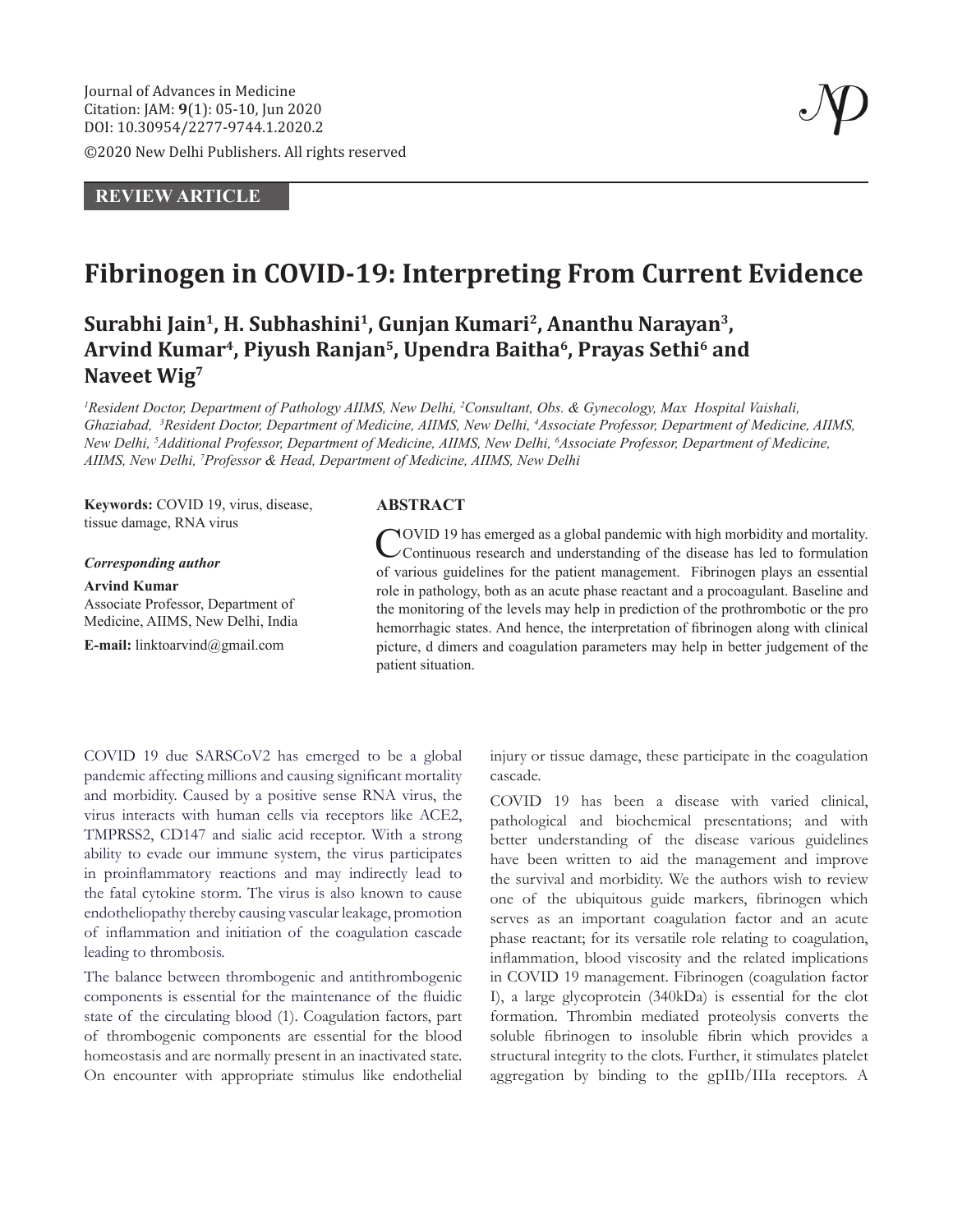hexameric homodimer composed of 2 Aα, 2Bβ and 2γ is encoded by a gene on long arm of chromosome 4 and is shown to have heritable changes (2). An almost exclusive product of liver synthesis, the expression is regulated both transcriptionally and post transcriptionally; thereby rendering a both constitutive and inducible expression (3). Bβ and  $γ$ polypeptide chains of fibrinogen are encoded by a three gene cluster on human chromosome four. The fibrinogen genes (FGB-FGA-FGG The normal adult range of fibrinogen is 2-5 mg/mL with a circulating half-life of about 4 days. In addition to its procoagulant role, fibrinogen affects the inflammatory response by modulating the leukocyte migration; and hence serves as an acute inflammatory reactant (4, 5). Fibrinogen along with its cleaved products like fibrinopeptide B have a proinflammatory role and have been implicated in a myriad of diseases like multiple sclerosis, Alzheimer's disease, colitis, rheumatoid arthritis. These can serve as chemoattractants, activators of NF-kB pathway, stimulate the secretion of various cytokines or interact with various adhesion molecules; and hence can play a role of DAMP(damage associated molecular pattern) in the innate immunity (6,7). In addition, its expression is modulated by a variety of cytokines and importantly IL-6 (3). Bβ and  $γ$ polypeptide chains of fibrinogen are encoded by a three gene cluster on human chromosome four. The fibrinogen genes (FGB-FGA-FGG Inappropriate activation of inflammation by coagulation cascade can misbalance the see-saw of blood homeostasis and have unfavorable outcomes (8).

Over the year of pandemic, with increasing understanding about the etiopathogenesis, the management and research to tide over the crisis has improved dramatically.



**Fig. 1:** Effects of hyperfibrinogenemia in COVID 19 patients ©Dr. Surabhi Jain,AIIMS, New Delhi

## **Fibrinogen and inflammatory state of COVID 19**

Due to the infectious etiology, the fibrinogen levels are expected to rise in the COVID 19 patients as an acute phase reactant. They are proinflammatory and contribute to the innate immunity. According to Thachil, fibrinogen may have a protective effect rather than a prothrombotic effect since it saturates the Mac 1 receptor which is required for binding of the RNA virus. Increased soluble fibrinogen may antagonize neutrophil adhesion and thereby limit the inflammation (9). And hence the initial phase is marked by an elevated fibrinogen levels with a minimal rise in D-dimers.

Though for other members of the family, in vitro models have suggested the enhanced expression of fibrinogen (FGB, FGG) in the coronavirus infected cells with probable effect of SARS CoV nucleocapsid protein and hence contributing to the innate immunity (10,11).

It is believed that the leaked plasma fibrinogen on action by various inflammatory cells and thrombin, forms fibrin which gets deposited along the alveolar wall and causes fibrosis. However, studies suggest that lung alveoli may also serve as a potential local source of fibrinogen secretion during the infection. Hence, cause more inflammation along with decreased surfactant and fibrosis contributing to the defective repair of lung (12). Being a systemic inflammatory marker, fibrinogen is known to rise and serve as a marker of chronic obstructive pulmonary disease exacerbations along with metabolic syndrome and peripheral vascular disease; and hence with the predominant lung attack, COVID 19 patients with prior comorbidities may exhibit an added rise in the marker (13).

Interleukins like IL-6 and IL-1 contribute to an increasing fibrinogen levels and thereby may be indicative of an impending cytokine storm (14). Though its interaction with fibrinogen genes (FGA, FGB, FGG. A simplified way of interpreting hyperfibrinogenemea has been outlined in the figure 1.

#### **Fibrinogen and procoagulant state of COVID 19**

Varied studies have indicated the deranged higher fibrinogen profile in COVID 19 patients; however have failed to ascertain the definite prognostic and predictive role of fibrinogen. One of the meta-analysis showed the poor prognostic outcome of higher fibrinogen levels at the admission (15). In the initial phase, the acute phase reactant action of fibrinogen dominates and there is minimal thrombosis like physiological states of pregnancy or trauma.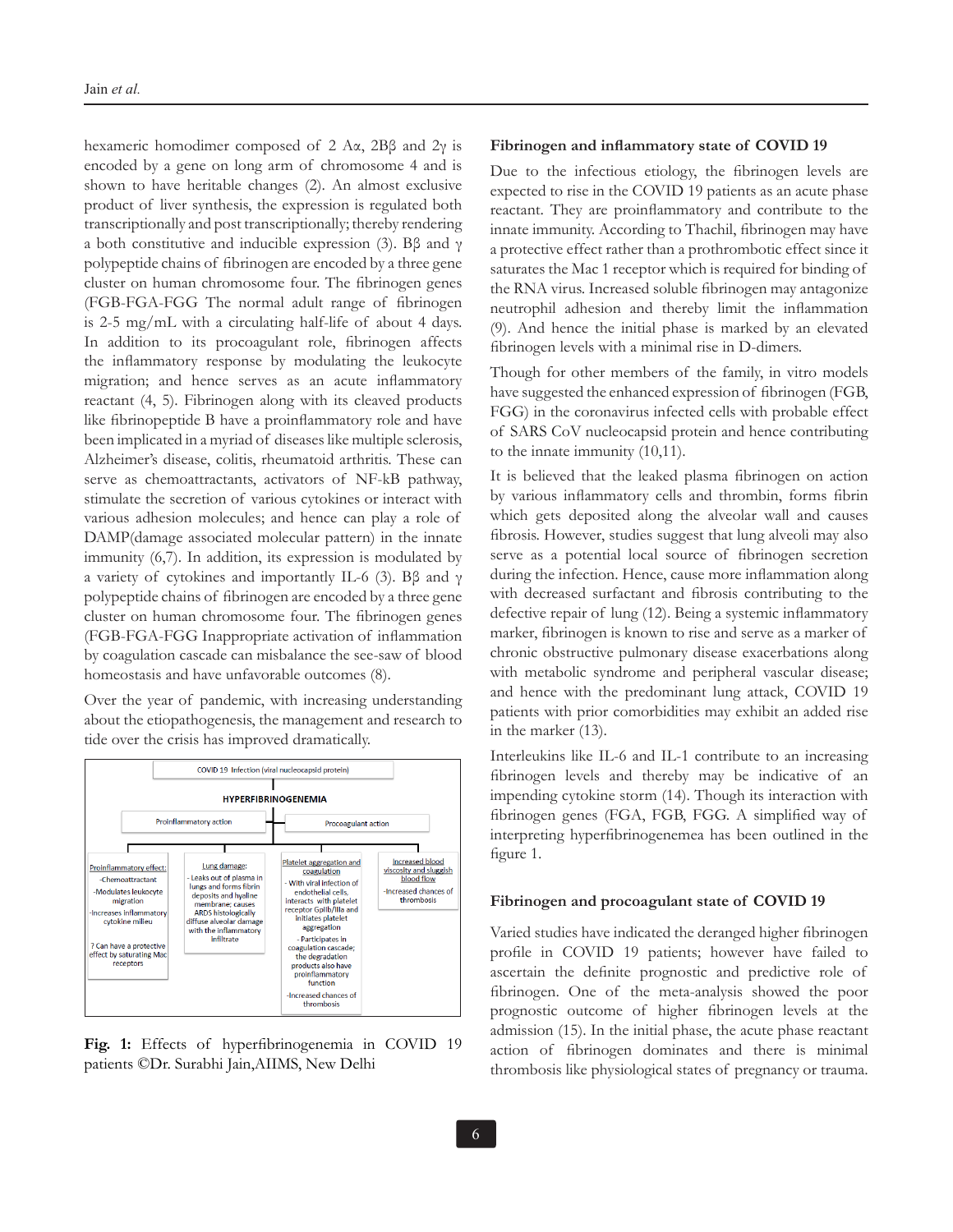However, with setting in of thrombosis due to inflammation and endotheliopathy, the D-dimers begin to rise and with uncontrolled thrombosis, fibrinogen levels and platelet counts begin to drop. (9) With minor thrombotic events in the early phases, disseminated intravascular coagulation can set in later leading to consumptive coagulopathy. In the early stages of the infection, coagulopathy is manifested by increased fibrinogen levels, mildly increased D-dimers, normal PT, apTT and platelet counts. Though debated, coagulopathy is thought to be associated with the thromboinflammation and the severity of the disease and not the intrinsic viral activity; and hence assessment of fibrinogen levels serves as a guide marker in many of the guidelines (16). Interpretation of fibrinogen levels in context of D-dimer levels in COVID19 hence is important before taking a judgment regarding the thrombotic state of the patient.

Han *et al.,* suggested the prognostic implication of FDPs and D-Dimers where rising levels required a more aggressive approach. Though the levels of fibrinogen were higher than the normal individuals and increased with the severity of disease; however they did not help in prognostication (17). Zou *et al.,* also suggested the higher prevalence of raised fibrinogen levels  $(>\frac{7g}{L})$  in patients with severe disease(19.1%) vs mild disease (5.7%) (18).

In the study by Tang *et al.,* though the fibrinogen levels were slightly higher in the non survivors; the difference was not significant. A fraction of the non survivors (6%) showed a decreased fibrinogen levels  $\leq 1$  g/L) which increased the grade of the DIC according to the guidelines of International Society on Thrombosis and Haemostasis (ISTH) (19,20).

And hence, when the decline in fibrinogen is interpreted in accordance to the rising trend of D-Dimers; a clue to the impending DIC can be hinted upon (21) named by the World Health Organization (WHO). This is unlike the classical DIC wherein the fibrinogen levels are markedly reduced. The higher levels of fibrinogen was reiterated by Li *et al.,* (median 4.3 in non survivors compared to 3.6 in survivors); however the least values were also seen in the non survivors in the later stages indicative of consumptive coagulopathy (22). Therefore a careful assessment of fibrinogen levels is required along with the D-dimers and clinical attributes in order to designate the patient in COVID19 coagulopathy or DIC; both of which can have fatal outcomes. A bleeding, anemic, hemolytic scenario with a thrombocytopenic blood picture may point towards DIC (23).

Fibrinogen assays might not be feasible in many laboratories, however monitoring the trend may play a role in the management along with the other parameters like D-dimers, platelet count and prothrombin time. A D-dimer: Fibrinogen ratio (ug/mL: mg/dL)×100 may prove as a better marker to predict thromboembolism. Studies have suggested a value>1 may hint towards a possible embolism (23, 24).

Ranucci *et al.,* studied the procoagulant pattern along with the administration of thromboembolic prophylaxis. They measured the viscoelasticity of blood with Quantra Hemostasis analyzer and attributed the higher clot firmness to the increased platelet (60%) and fibrinogen (100%) contribution to the clot strength. With the thromboembolic prophylaxis, there was a significant decrease in the fibrinogen levels and contribution of fibrinogen to the clot strength. Also, the effect of IL6 on fibrinogen synthesis was demonstrated (26).

Thromboelastography in COVID 19 patients also showed a hypercoagulable state (27,28). Further, fibrinogen proved to be a strong predictor of maximum amplitude when >441 mg/dL and hence, the chances of macrothrombosis (29).

The blood viscosity is also known to increase in critically ill COVID 19 patients which may be attributed to the high fibrinogen levels which cause erythrocyte aggregation and may lead to increased tendency of thrombosis (30).

The fibrinogen levels should be read with caution in patients with other comorbidities and on medications. Direct thrombin inhibitors can spuriously cause a low fibrinogen level measurement (31).

On the other hand, few of the antiviral drugs like nafamostat may have an anticoagulant effect and lead to decreased fibrinogen levels (32).

The level of rise in fibrinogen levels has been studied across various study groups with a range of  $3-9$  g/L at baseline (normal  $= 2-4$  g/L) with a decrease at follow up in the absence of secondary infections, coagulopathies and disease progression (18, 26). Though not necessarily for COLVID 19, levels  $> 4$  g/L pose an important risk for thrombotic events particularly deep venous and pulmonary thrombosis and hence requires thromboprophylaxis (33,34) collectively termed venous thromboembolism (VTE A fibrinogen level of  $\langle 2g/L \rangle$  requires daily monitoring along with prophylaxis with low molecular weight heparin to alleviate the progression to DIC and it is advisable to keep the level of  $>1.5$  g/L in bleeding individuals (35,36). Levels of  $\leq 1$ g/L contributes to the DIC score and patients with levels  $\leq 0.5$  g/L need to be spared off the thromboprophylaxis. However, the patients with other factors responsible for thrombosis like obesity, prolonged immobilization, on oral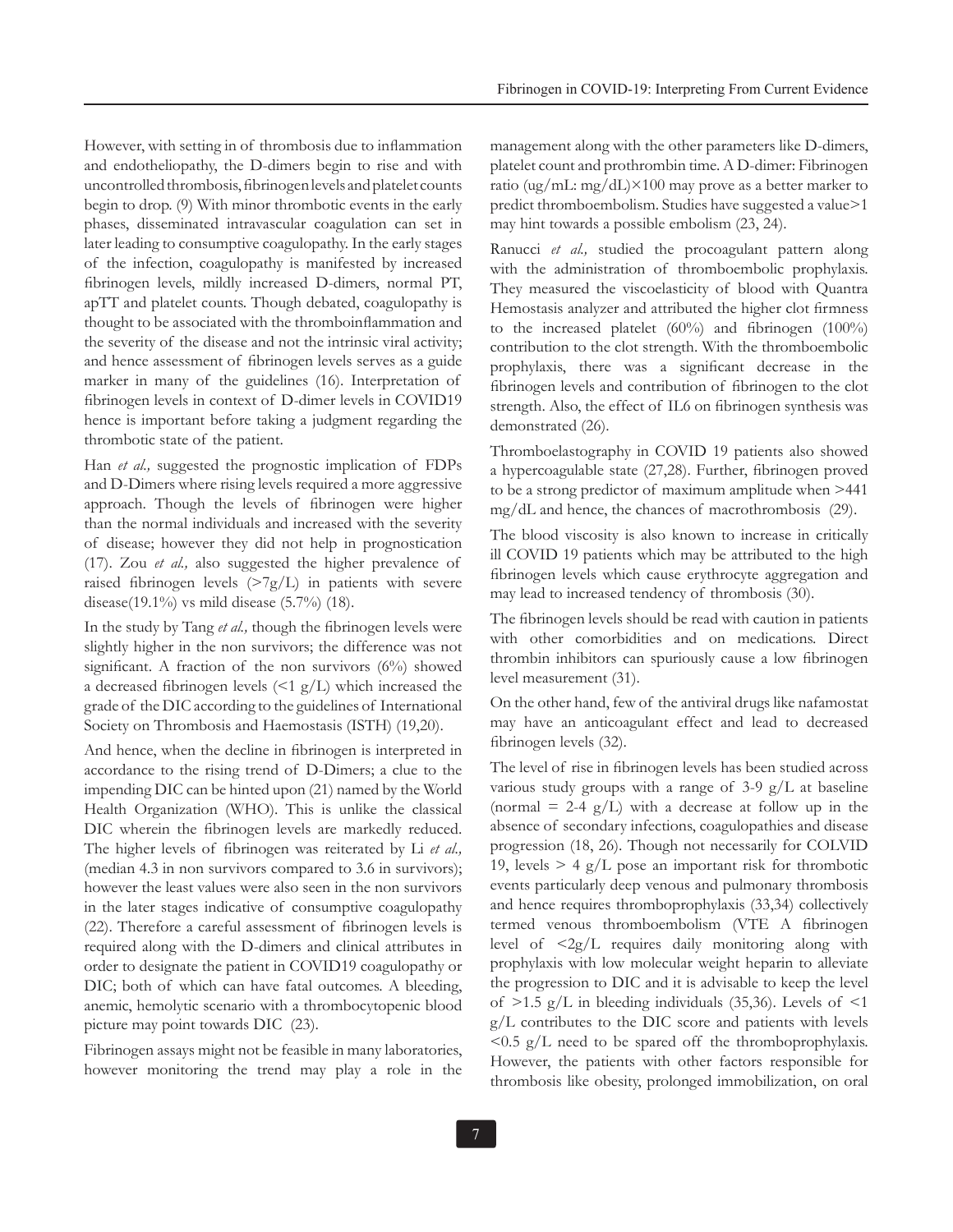**Table 1:** Interpretation of fibrinogen levels along with platelets, d-dimers, PT, apTT in accordance to the patient state in COVID-19 ©Dr. Surabhi Jain, Dr Arvind Kumar, AIIMS, New Delhi.PT- Prothrombin time, apTT-activated partial thromboplastin time, DIC-disseminated intravascular coagulation

| <b>Platelets</b> | <b>Fibrinogen</b> | <b>D-Dimers</b>   | PT, apTT              | Interpretation             | <b>Management</b>      |
|------------------|-------------------|-------------------|-----------------------|----------------------------|------------------------|
| <b>Normal</b>    | 个个                | Normal            | Normal/ $\downarrow$  | Acute phase                | Appropriate<br>therapy |
| Normal           | $\leftrightarrow$ | $\leftrightarrow$ | Normal                | Resolution                 | Monitor                |
| ↓↓               | ◡                 | 个个                | 个个                    | <b>Impending DIC/DIC</b>   | Appropriate<br>therapy |
| ◡                | <u> ተተ</u>        | 个                 | $\downarrow$ / Normal | Thrombotic<br>predilection | Thromboprop<br>hylaxis |

contraceptive may require thromboprophylaxis earlier in the disease process. A simplified approach of fibrinogen interpretation and management has been outlined in the table 1.

## **Fibrinogen in Pregnancy and Geriatric Age group**

Fibrinogen increases in pregnancy normally and its values may as high as 370 mg/dl to 670 mg/dl (37). In the same context, Fibrinogen increases by 25 mg/dl per decade in general and reaches more than 320 mg/dl at 60 yrs and so while interpreting in COVID in these subject adequate caution should be taken (38).

Fibrinogen serves as an acute phase reactant along with a procoagulant in the COVID-19 scenario. None of the guidelines suggest it to be interpreted in isolation for COVID-19 thromboprophylaxis. It serves as a sensitive marker for the systemic inflammation; however its role in predicting overall survival is uncertain. When interpreted as an adjunct to other markers like D-dimer and FDPs along with clinical variables, it may be of an additional value and provide clue towards the shift of a prothrombotic to a pro-hemorrhagic profile; and hence requires continuous monitoring and cautious interpretation along with clinical and other lab parameters.

## **REFERENCES**

Abbassi-Ghanavati M, Greer LG, Cunningham FG. 2009. Pregnancy and laboratory studies: a reference table for clinicians. *Obstet Gynecol*., **114**: 1326-1331.

- Aggarwal M, Dass J, Mahapatra M. 2020. Hemostatic Abnormalities in COVID-19: An Update. *Indian J Hematol Blood Transfus*., **36**(4): 616–26.
- Aleman MM, Walton BL, Byrnes JR, Wolberg AS. 2014. Fibrinogen and red blood cells in venous thrombosis. *Thromb. Res*., **133** Suppl 1:S38-40.
- Carty CL, Heagerty P, Heckbert SR, Jarvik GP, Lange LA, Cushman M, *et al*. 2010. Interaction between fibrinogen and IL-6 genetic variants and associations with cardiovascular disease risk in the Cardiovascular Health Study. *Ann Hum Genet.,* **74**(1): 1–10.
- Chandel A, Patolia S, Looby M, Dalton H, Bade N, Khangoora V, *et al.* 2020*.* Association of D-dimer and fibrinogen magnitude with hypercoagulability by thromboelastographyin severe COVID-19 [Internet]. Intensive Care and Critical Care Medicine; 2020 Jul [cited 2020 Dec 7]. Available from: http://medrxiv.org/lookup/ doi/10.1101/2020.07.27.20162842
- Connors JM, Levy JH. 2020. COVID-19 and its implications for thrombosis and anticoagulation. *Blood,* **135**(23): 2033–40.
- Davalos D, Akassoglou K. 2012. Fibrinogen as a key regulator of inflammation in disease. *Semin Immunopathol*., **34**(1): 43–62.
- Delvaeye M, Conway EM. 2009. Coagulation and innate immune responses: can we view them separately? *Blood,*  **114**(12): 2367–74.
- Duvoix A, Dickens J, Haq I, Mannino D, Miller B, Tal-Singer R, *et al.* 2013. Blood fibrinogen as a biomarker of chronic obstructive pulmonary disease: Table 1. *Thorax.* **68**(7): 670–6.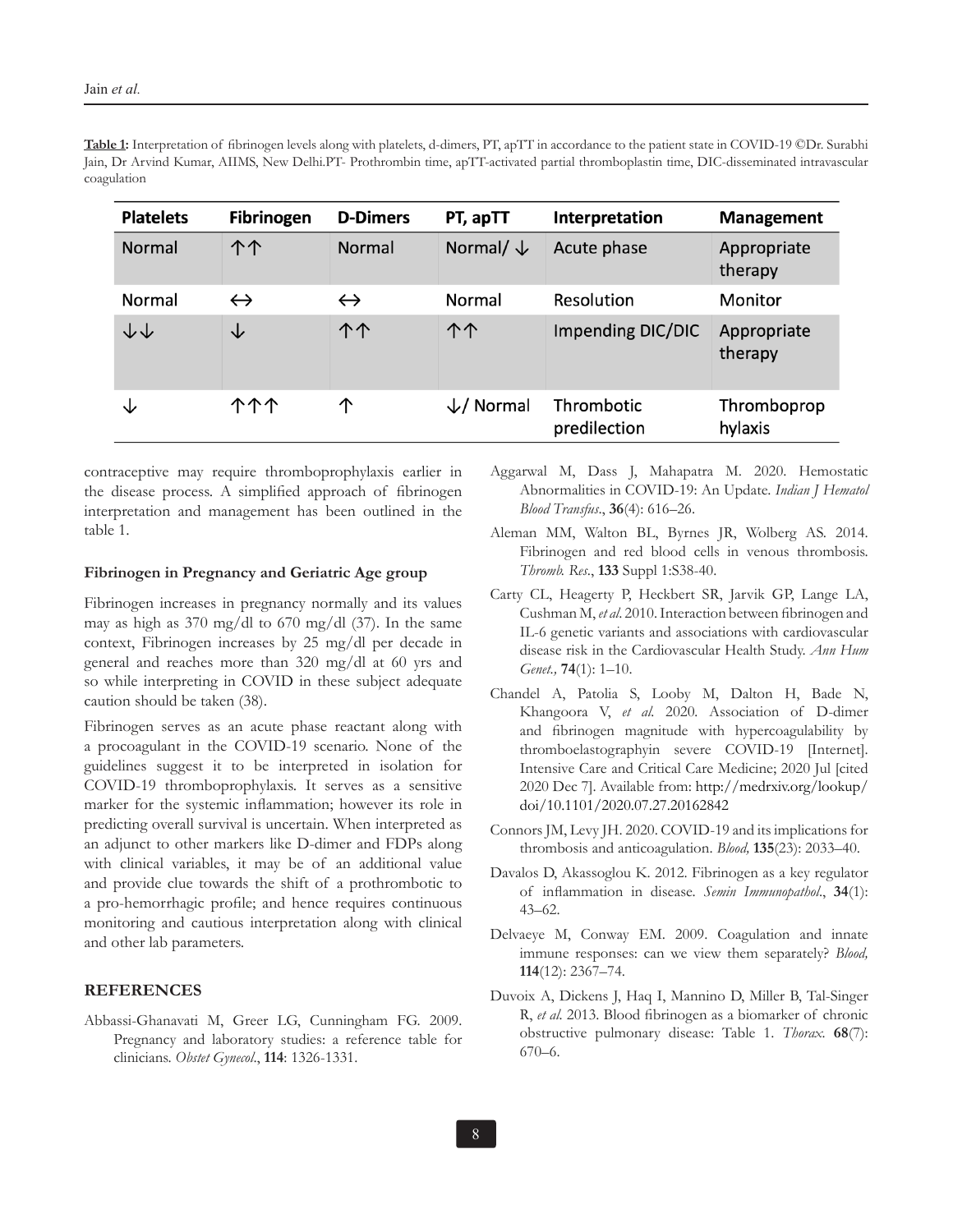- Eljilany I, Elzouki A-N. 2020. D-Dimer, Fibrinogen, and IL-6 in COVID-19 Patients with Suspected Venous Thromboembolism: A Narrative Review. *Vasc Health Risk Manag*., **16**: 455–62.
- Fish RJ, Neerman-Arbez M. 2012. Fibrinogen gene regulation. *Thromb Haemost*., **108**(09): 419–26.
- Hager K, Felicetti M, Seefried G, Platt D. 1994. Fibrinogen and aging. *Aging (Milano).,* **6**(2): 133-8.
- Hajsadeghi S, Kerman SR, Khojandi M, Vaferi H. 2012. Accuracy of D-dimer : fibrinogen ratio to diagnose pulmonary thromboembolism in patients admitted to intensive care units : cardiovascular topic. *Cardiovasc J Afr*., **23**(8): 446–56.
- Han H, Yang L, Liu R, Liu F, Wu K, Li J, *et al.* 2020. Prominent changes in blood coagulation of patients with SARS-CoV-2 infection. *Clin Chem Lab Med CCLM.* **58**(7): 1116– 20.
- Han M, Yan W, Huang Y, Yao H, Wang Z, Xi D, *et al.* 2008. The Nucleocapsid Protein of SARS-CoV Induces Transcription of hfgl2 Prothrombinase Gene Dependent on C/EBP Alpha. *J Biochem.* (Tokyo). **144**(1): 51–62.
- Jennewein C, Tran N, Paulus P, Ellinghaus P, Eble JA, Zacharowski K. 2011. Novel Aspects of Fibrin(ogen) Fragments during Inflammation. *Mol Med.,* **17**(5–6): 568– 73.
- Hayıroğlu Mİ, Çınar T, Tekkeşin Aİ. 2020. Fibrinogen and D-dimer variances and anticoagulation recommendations in Covid-19: current literature review. *Rev Assoc Médica Bras.,* **66**(6): 842–8.
- Kara H, Bayir A, Degirmenci S, Kayis SA, Akinci M, Ak A, *et al.* 2014. D-dimer and D-dimer/fibrinogen ratio in predicting pulmonary embolism in patients evaluated in a hospital emergency department. *Acta Clin Belg*., **69**(4): 240–5.
- Khalil R, Al-Humadi N. 2020. Types of acute phase reactants and their importance in vaccination (Review). Biomed Rep [Internet]. 2020 Feb 11 [cited 2020 Dec 6]; Available from: http:// www.spandidos-publications.com/10.3892/ br.2020.1276
- Klovaite J, Nordestgaard BG, Tybjærg-Hansen A, Benn M. 2013. Elevated fibrinogen levels are associated with risk of pulmonary embolism, but not with deep venous thrombosis. *Am J Respir Crit Care Med.,* **187**(3): 286–93.
- Li Q, Cao Y, Chen L, Wu D, Yu J, Wang H, *et al.* 2020. Hematological features of persons with COVID-19. *Leukemia,* **34**(8): 2163–72.
- Luyendyk JP, Schoenecker JG, Flick MJ. 2019. The multifaceted role of fibrinogen in tissue injury and inflammation. *Blood*, **133**(6): 511–20.
- Maier CL, Barker NA, Sniecinski RM. 2020. Falsely Low Fibrinogen Levels in COVID-19 Patients on Direct Thrombin Inhibitors. *Anesth Analg.,* **131**(2): e117–9.
- Ng LF, Hibberd ML, Ooi E-E, Tang K-F, Neo S-Y, Tan J, *et al.* 2004. A human in vitro model system for investigating genome-wide host responses to SARS coronavirus infection. *BMC Infect Dis.,* **4**(1): 34.
- Nugroho J, Wardhana A, Mulia EP, Maghfirah I, Rachmi D. 2020. Elevated fibrinogen and fibrin degradation product are associated with poor outcome in COVID-19 patients: A meta-analysis. *Clin Hemorheol Microcirc*., **13**: 1–11.
- Osawa I, Okamoto K, Ikeda M, Otani A, Wakimoto Y, Yamashita M, *et al*. 2020. Dynamic changes in fibrinogen and D-dimer levels in COVID-19 patients on nafamostat mesylate. *J Thromb Thrombolysis* [Internet]. 2020 Sep 12 [cited 2020 Dec 7]; Available from: http://link.springer. com/10.1007/s11239-020-02275-5
- Palta S, Saroa R, Palta A. 2014. Overview of the coagulation system. *Indian J Anaesth.,* **58**(5): 515.
- Panigada M, Bottino N, Tagliabue P, Grasselli G, Novembrino C, Chantarangkul V, *et al.* 2020. Hypercoagulability of COVID-19 patients in intensive care unit: A report of thromboelastography findings and other parameters of hemostasis. *J. Thromb. Haemost.,* **18**(7): 1738–42.
- Pavoni V, Gianesello L, Pazzi M, Stera C, Meconi T, Frigieri FC. 2020. Evaluation of coagulation function by rotation throm-boelastometry in critically ill patients with severe COVID-19 pneumonia. *J. Thromb. Thrombolysis.,* **50**(2): 281–6.
- Pieters M, Wolberg AS. 2019. Fibrinogen and fibrin: An illustrated review. *Res Pract Thromb Haemost.,* **3**(2): 161–72.
- Ranucci M, Ballotta A, Di Dedda U, Bayshnikova E, Dei Poli M, Resta M, *et al.* 2020. The procoagulant pattern of patients with COVID-19 acute respiratory distress syndrome. *J Thromb Haemost.,* **18**(7): 1747–51.
- Simpson-Haidaris PJ, Courtney M-A, Wright TW, Goss R, Harmsen A, Gigliotti F. 1998. Induction of Fibrinogen Expression in the Lung Epithelium during *Pneumocystis carinii* Pneumonia. Mansfield JM, editor. *Infect Immun.,* **66**(9): 4431–9.
- Tang N, Li D, Wang X, Sun Z. 2020. Abnormal coagulation parameters are associated with poor prognosis in patients with novel coronavirus pneumonia. *J Thromb Haemost.,* **18**(4): 844–7.
- Thachil J, Tang N, Gando S, Falanga A, Cattaneo M, Levi M, *et al.* 2020. ISTH interim guidance on recognition and management of coagulopathy in COVID-19. *J Thromb Haemost.,* **18**(5): 1023–6.